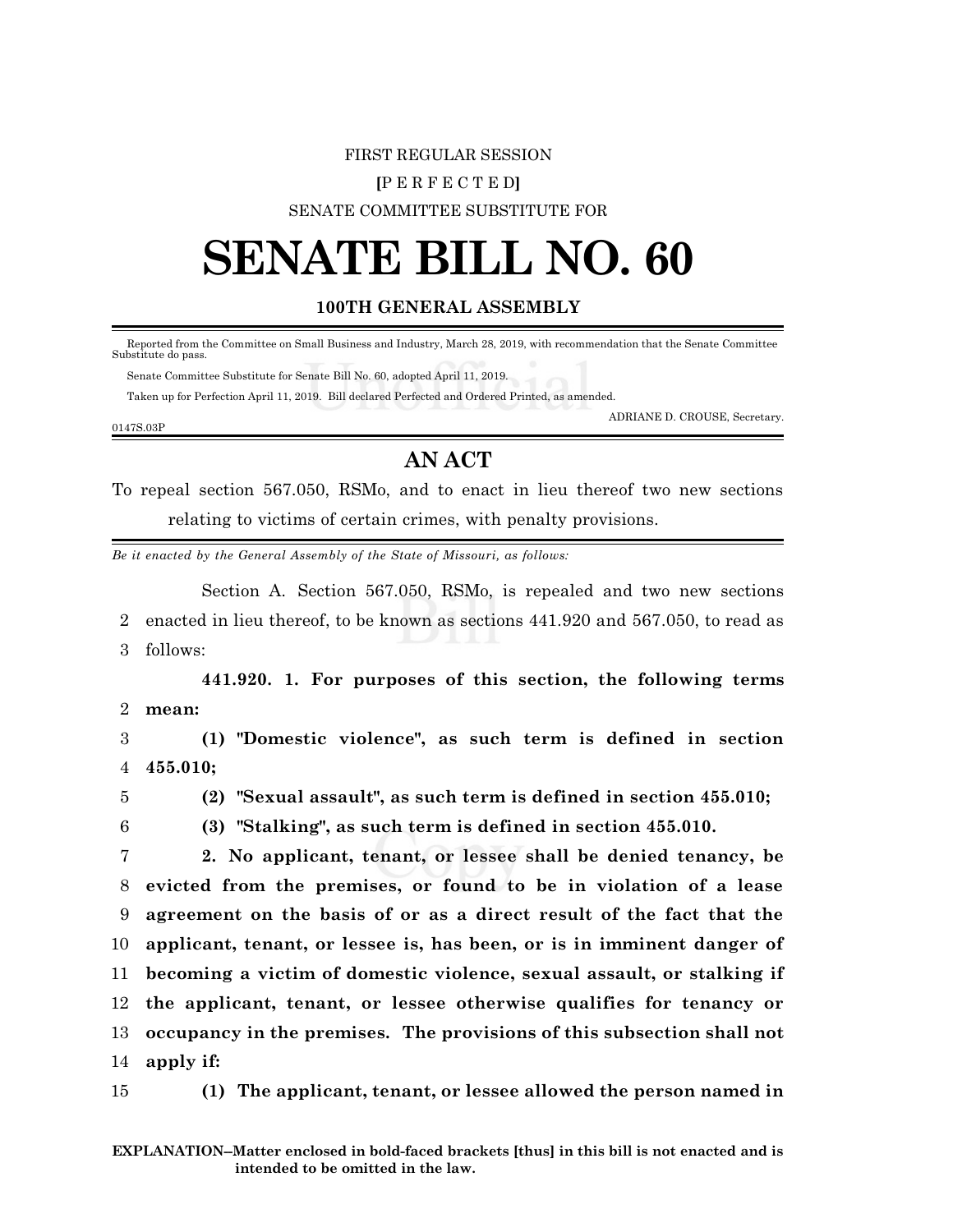**any documentation listed in subsection 4 of this section into the premises; or**

 **(2) The landlord or property owner reasonably believes that a person named in any documentation listed in subsection 4 of this section poses a threat to the safety of the other occupants or the property.**

 **3. In any action brought by a landlord against a tenant under this chapter, chapter 534, or chapter 535, a tenant shall have an affirmative defense and not be liable for rent for the period after which the tenant vacates the premises owned by the landlord if, by a preponderance of the evidence, the court finds that the tenant was a victim or was in imminent danger of becoming a victim of domestic violence, sexual assault, or stalking and the tenant notified the landlord and has provided any requested documentation under subsection 4 of this section.**

 **4. An applicant, tenant, or lessee shall qualify for the protections under this section if he or she provides a statement of such domestic violence, sexual assault, or stalking to his or her landlord or the property owner. If the landlord or property owner requests, the applicant, tenant, or lessee shall provide documentation of the domestic violence, sexual assault, or stalking, which may be in any of the following forms:**

 **(1) A notarized document signed by an employee of a victim service provider, or a health care professional or mental health professional from whom the victim has sought assistance relating to domestic violence, sexual assault, stalking, or the effects of abuse stating that, under penalty of perjury, the individual believes in the occurrence of the incident of domestic violence, sexual assault, or stalking that is the ground for protection, and that the incident meets the applicable definition of domestic violence, sexual assault, or stalking. Such document shall be signed by the victim; or**

 **(2) A record of a federal, state, or local law enforcement agency, including a police report, a court, or an administrative agency pertaining to the alleged incident of domestic violence, sexual assault, or stalking.**

 **5. The submission of false information by an applicant, tenant, or lessee under this section may be a basis for a denial of tenancy,**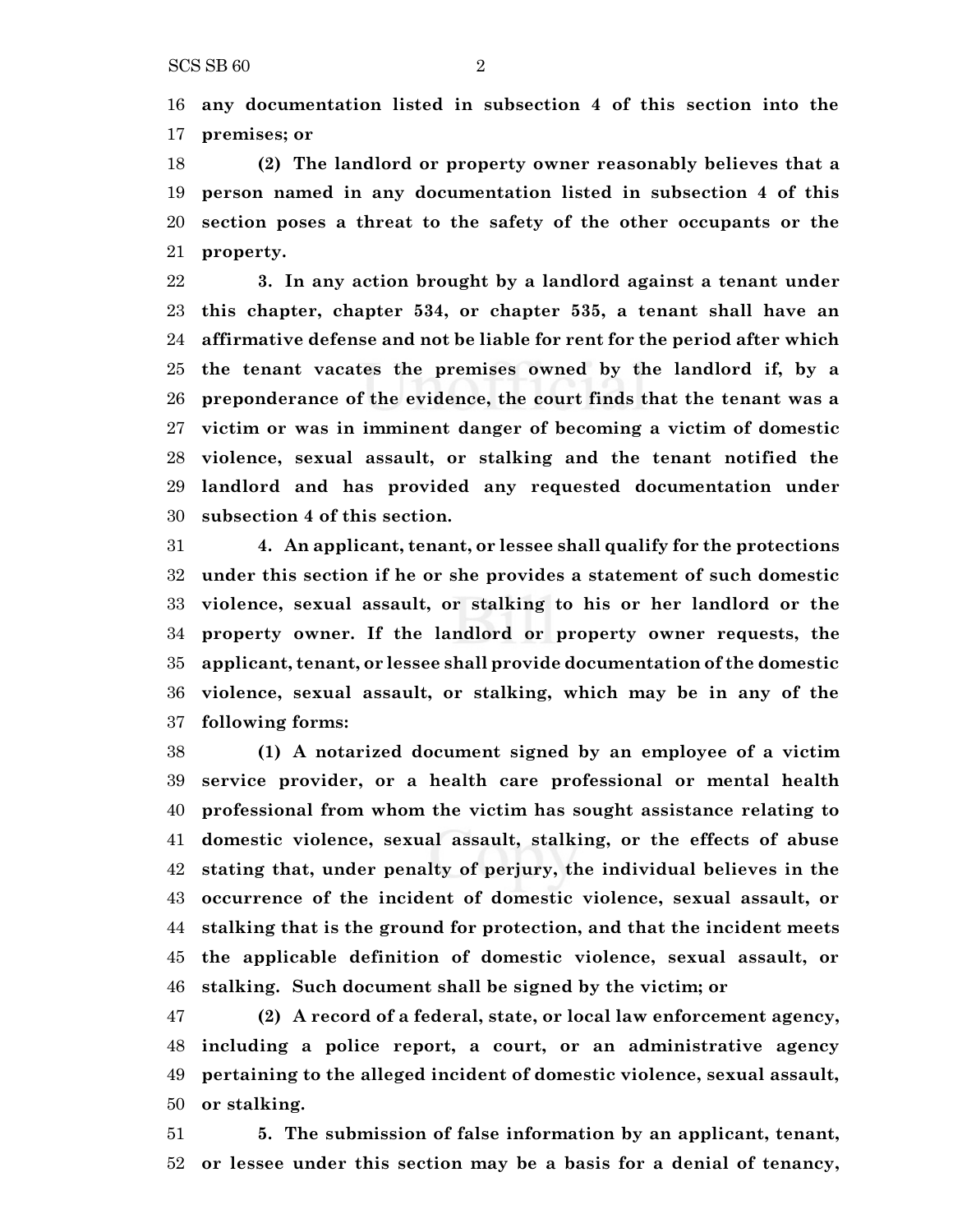**eviction, or a violation of a lease agreement.**

 **6. Any landlord or property owner may impose a reasonable termination fee on a tenant or lessee who desires to terminate a lease before the expiration date of such lease under the provisions of this section.**

 **7. The provisions of this section shall only apply to residential properties.**

567.050. 1. A person commits the offense of promoting prostitution in the first degree if he or she knowingly:

 (1) Promotes prostitution by compelling a person to enter into, engage in, or remain in prostitution; **[**or**]**

 (2) Promotes prostitution of a person less than sixteen years of age**; or (3) Owns, manages, or operates an interactive computer service, or conspires or attempts to do so, with the intent to promote or**

 **facilitate the prostitution of another. As used in this subdivision, the term "interactive computer service" shall mean: any information service, system, or access software provider that provides or enables computer access by multiple users to a computer server, including specifically a service or system that provides access to the internet and such systems operated or services offered by libraries or educational institutions**.

2. The term "compelling" includes:

(1) The use of forcible compulsion;

 (2) The use of a drug or intoxicating substance to render a person incapable of controlling his conduct or appreciating its nature;

 (3) Withholding or threatening to withhold dangerous drugs or a narcotic from a drug dependent person.

 3. **(1)** The offense of promoting prostitution in the first degree under subdivision (1) **or (3)** of subsection 1 of this section is a class B felony.

 **(2) The offense of promoting prostitution in the first degree under subdivision (3) of subsection 1 of this section is a class A felony if a person acts in reckless disregard of the fact that such conduct contributed to the offense of trafficking for the purposes of sexual exploitation under section 566.209.**

 **(3)** The offense of promoting prostitution in the first degree under subdivision (2) of subsection 1 of this section is a felony punishable by a term of